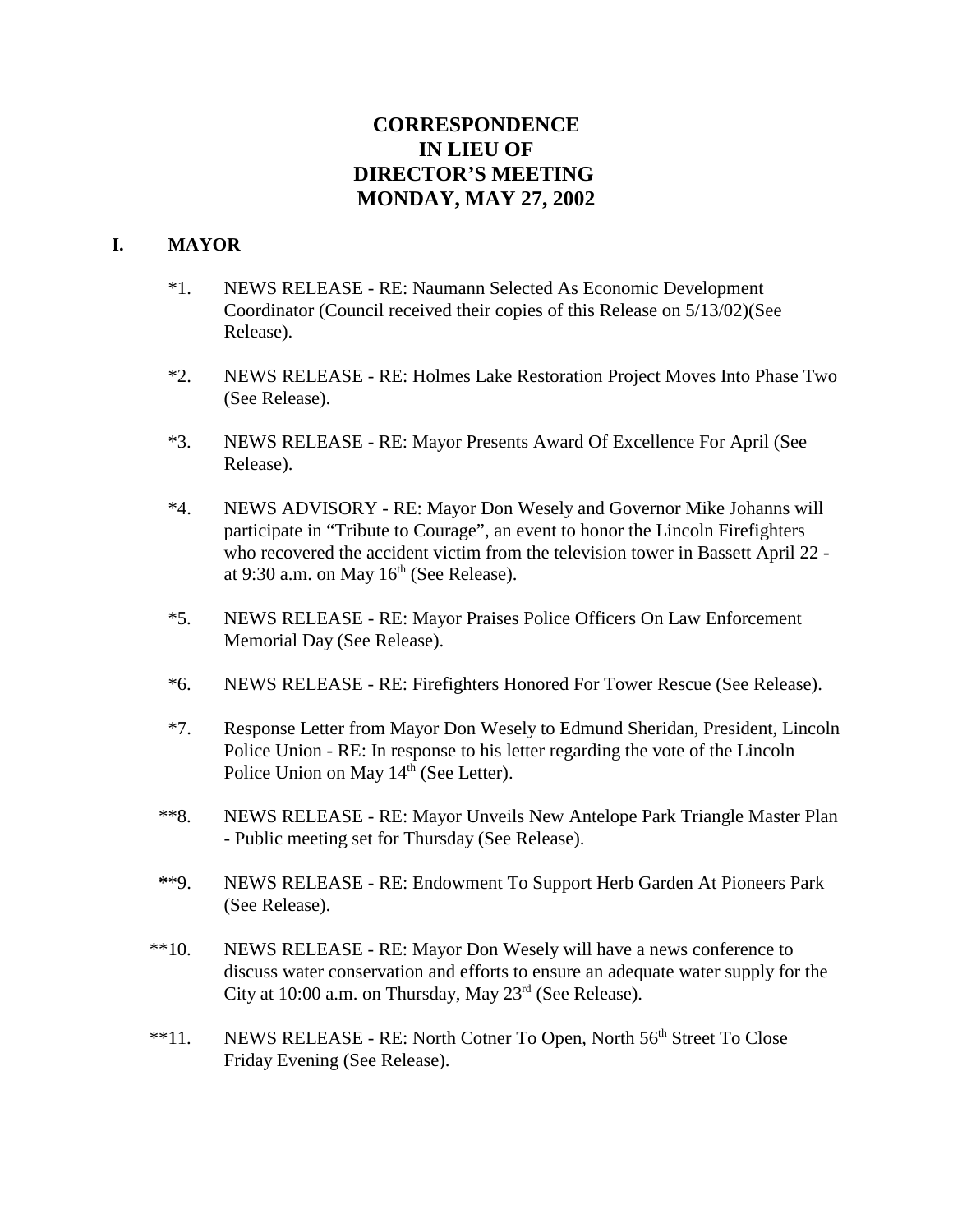\*\*12 NEWS RELEASE - RE: Mayor Urges Water Conservation Praises Project Coordination (See Release).

## **II. CITY CLERK**

\*1. Letter from J.D. Burt, For the Firm, Design Associates of Lincoln, Inc. - brought into Council Office by City Clerk Joan Ross - RE: Improvement District #183 - SW 8th Street, West "C" Street to Hanneman Drive - #5, 02-58 on the Agenda for 5/20/02) (See Letter).

#### **III. CORRESPONDENCE**

## **A. COUNCIL REQUESTS**

#### **ANNETTE McROY**

- 1. OUTSTANDING Request to **Library Department/** Public Works & Utilities Department - RE: Can a Library sign be erected in the area of West Knight & NW 48th Street? (RFI#108-4/8/02). — **1.) SEE RESPONSE FROM PUBLIC WORKS & UTILITIES DEPARTMENT RECEIVED ON RFI#108 - 4/24/02**
- 2. Request to Nicole Fleck-Tooze, Public Works & Utilities Department/Health Department (Health - RFI#110A) – RE: (Again) A problem with one of the undeveloped lots, 544 Lamont (PW – RFI#110 - 5/8/02)**. — 1.) PUBLIC WORKS & UTILITIES DEPARTMENT REFERRED THIS RFI#110 TO THE HEALTH DEPARTMENT - RFI#110A FORWARD TO THE HEALTH DEPARTMENT**

#### **TERRY WERNER**

- 1. OUTSTANDING Request to Parks & Recreation Department RE: Woods Park (RFI#59 - 4/30/02)
- 2. Request to Lynn Johnson, Parks & Recreation Director RE: Bike Path (RFI#60 5/22/02)
- 3. Request to Norman Agena, County Assessor RE: Commercial Property Assessments (RFI#61 - 5/22/02). — **1.) SEE RESPONSE FROM NORMAN AGENA, COUNTY ASSESSOR RECEIVED ON RFI#61 - 5/23/02**
- 4. Request to Public Works & Utilities Department RE: Public transportation and ease of walking or biking (RFI#62 - 5/22/02)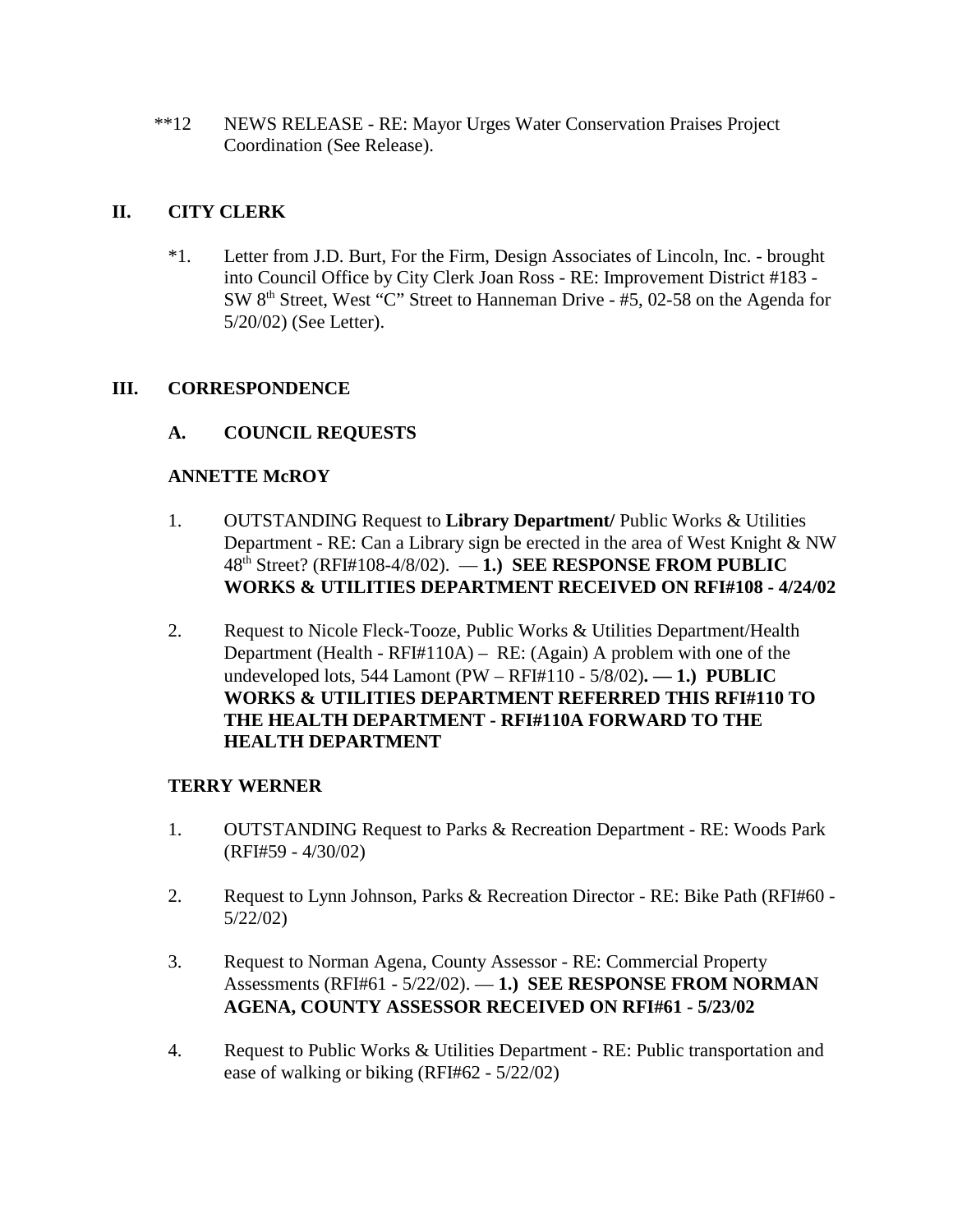## **COLEEN SENG**

- 1. OUTSTANDING Request to Parks & Recreation Department/ **Mayor** RE: Reconsider the placement of the port-a-potty in the Piedmont Park (RFI#894 - 4/25/02). — **1.) SEE RESPONSE FROM LYNN JOHNSON, PARKS & RECREATION DIRECTOR RECEIVED ON RFI#894 - 5/14/02**
- 2. OUTSTANDING Request to Public Works & Utilities Department RE: Sidewalk Repair (RFI#897 - 5/9/02)
- 3 Request to Public Works-Weeds/Law Department RE: The existing City Ordinance regarding weed regulations (RFI#898 - 5/9/02). — **1.) SEE RESPONSE FROM RUSS SHULTZ, WEED CONTROL RECEIVED ON RFI#898 - 5/16/02 — 2.) SEE RESPONSE FROM DON TAUTE, CITY LAW DEPARTMENT RECEIVED ON RFI#898 - 5/21/02**
- 4. Request to Public Works & Utilities Department-Transportation RE: A left turn signal at  $48^{th}$  & Adams (RFI#899 - 5/20/02)
- 5. Request to Public Works & Utilities Department Sidewalks RE: A sidewalk situation on Leighton Street on the north side of Kahoa Park (RFI#900 - 5/20/02)
- 6. Request to Law Department/Police Department RE: Noise level in the morning hours (RFI#901 - 5/22/02)

# **JONATHAN COOK**

- 1. OUTSTANDING Request to Don Killeen, C/C Property Management RE: Old Federal Building Improvements (RFI#70 - 4/22/02)
- 2. OUTSTANDING Request to Clint Thomas, Urban Development Department RE: Old Federal Building Appraisal Review (RFI#71 - 4/22/02)
- 3. Request to Dallas McGee, Urban Development Department RE: Old Federal Building (RFI#73 - 5/13/02)

# **B. DIRECTORS AND DEPARTMENT HEADS**

#### **ANIMAL CONTROL**

\*1. Response E-Mail from Jim Weverka to Ms. Flodman - RE: Rooster Enforcement E-Mail sent to City Council (See E-Mail).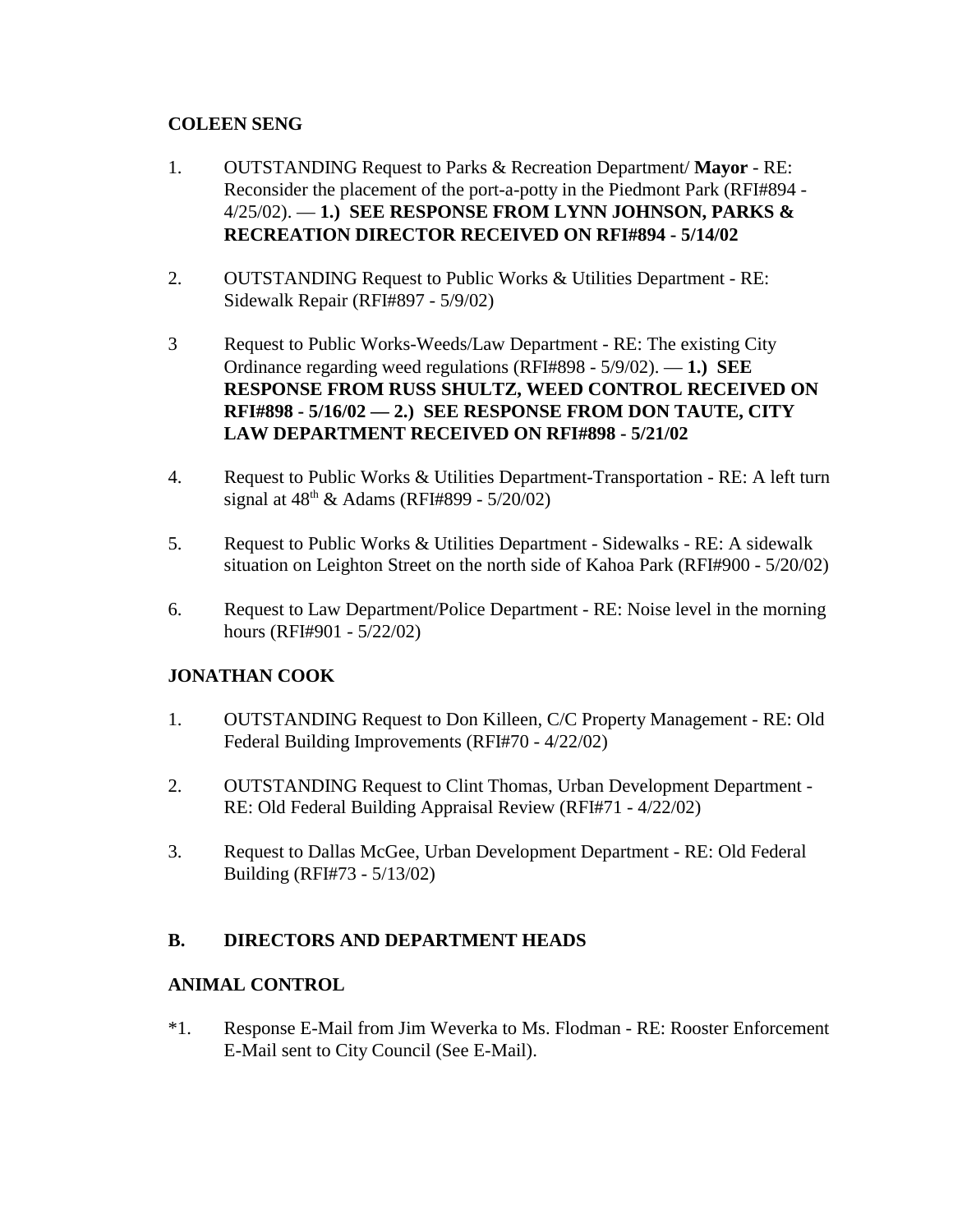#### **COUNTY COMMISSIONERS**

\*1. Letter from Bob Workman, Chair, Lancaster County Board of Commissioners to Larry Hudkins, Chair, Public Building Commission - RE: Old Federal Building (See Letter).

## **FINANCE/AUDITING**

\*\*1.Letter of Report from Mark Leikam, City of Lincoln Keno Auditor - RE: Sample sizes exceeded the minimum required and additional procedures were performed as determined necessary by the City of Lincoln's level of keno activity and are summarized as follows: (See Letter).

#### **FINANCE/CITY TREASURER**

- \*1. Material from Don Herz & Melinda J. Jones RE: Resolution & Finance Department Treasurer Of Lincoln, Nebraska - Investments Purchased Between May 6 and May 10, 2002 (See Material).
- \*\*2. Material from City Clerk Joan Ross & City Treasurer Melinda J. Jones RE: Office of Treasurer, City of Lincoln - Monthly City Cash Report & City of Lincoln, Pledged Collateral Statement - April 30, 2002. (See Material)

#### **LAW DEPARTMENT**

\*1. Inter-Department Communication from Rick Peo - RE: Bill No. 02-52 - LES Billing Donation (See Memo).

# **LIBRARY**

\*1. Lincoln City Libraries - Director's Report - April 2002 Statistics - Monthly Categorical Report - Fund Balances.

#### **PLANNING**

\*1. Memo from Kent Morgan - RE: Comprehensive Plan Amendments - Amendment Requests for Draft Comprehensive Plan (See Memo).

#### **PLANNING COMMISSION FINAL ACTION . . . . .**

- \*\*1. Final Plat No. 01033 Villa Van Dorn 1<sup>st</sup> Addition (S.W. 15<sup>th</sup> Street and Patterson Drive) Resolution No. PC-00744.
- \*\*2. Final Plat No. 02006 Hartland's Cardinal Heights  $1<sup>st</sup>$  Addition (East of N.W.  $56<sup>th</sup>$ Street and south of W. Leighton Avenue) Resolution No. PC-00745.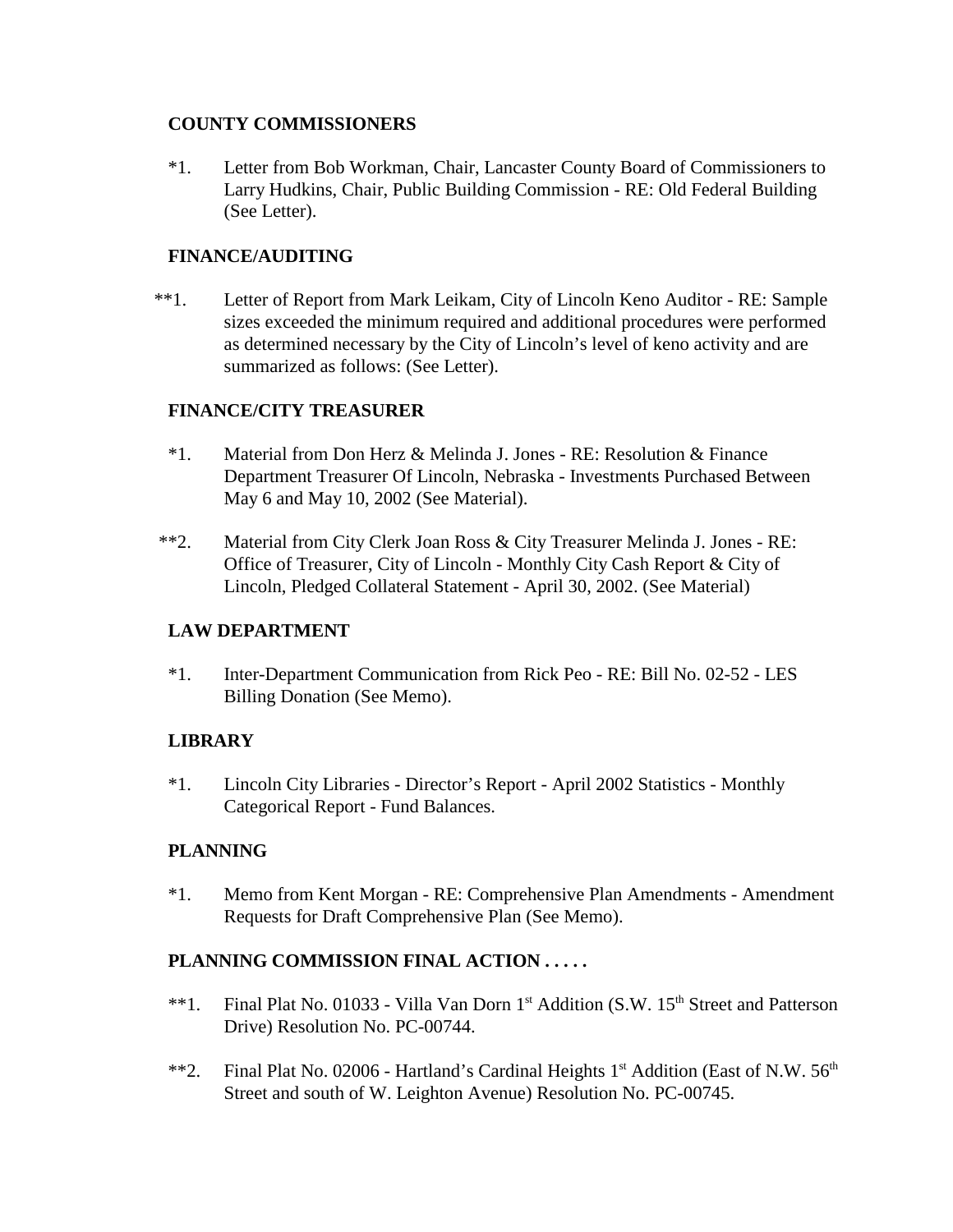- \*\*3. Special Permit No. 1973 (Broadcast Tower 3800 Cornhusker Highway) Resolution No. PC-00743.
- <sup>\*\*</sup>4. Combined Use Permit/Special Permit No. 20 (So. 70<sup>th</sup> Street and Teton Drive) Resolution No. PC-00742.

#### **PUBLIC BUILDING COMMISSION**

- \*1. Material from John Layman to Don Killeen and answers from Don Killeen to John Layman – RE: Old Federal Building (See Material).
- \*2. Material RE: Old Federal Building Cost Study For The Public Building Commission - Prepared by Steve Flanders - May 10, 2002 (See Material).

## **PUBLIC WORKS & UTILITIES DEPARTMENT**

- \*1. Public Works & Utilities Advisory RE: Executive Order Project 64214 12" Water Main Project - 15<sup>th</sup> Street from Lake Street to North of Marion Street - HEP Plumbing will be starting this project on May 20, 2002 (See Advisory).
- \*\*2. Response Letter from Scott Opfer to Ed Holloway RE: The problems with cuthrough traffic on Sandalwood Drive and Sycamore Lane (See Letter).

#### **URBAN DEVELOPMENT DEPARTMENT**

\*1. Faxed Letter from Lilly Blase, President, Preservation Association Of Lincoln to Dallas McGee - RE: Thank you for coming to PAL's Board Meeting last Wednesday evening. We are providing, in writing as per your suggestion, the questions that we thinks need to be addressed - (See Letter).

#### **WEED CONTROL AUTHORITY**

- \*1. Combined Weed Program City of Lincoln April 2002 Monthly Report Noxious Weed Control Authority.
- \*\*2. Memo from Russ Shultz, Weed Control RE: Weed Abatement Penalties and Heights Requirement (See Memo).

# **C. MISCELLANEOUS**

\*1. Letter from Richard Hedrick - RE: The City of Lincoln property between the street and the private property owned by private individuals known as parking (See Letter).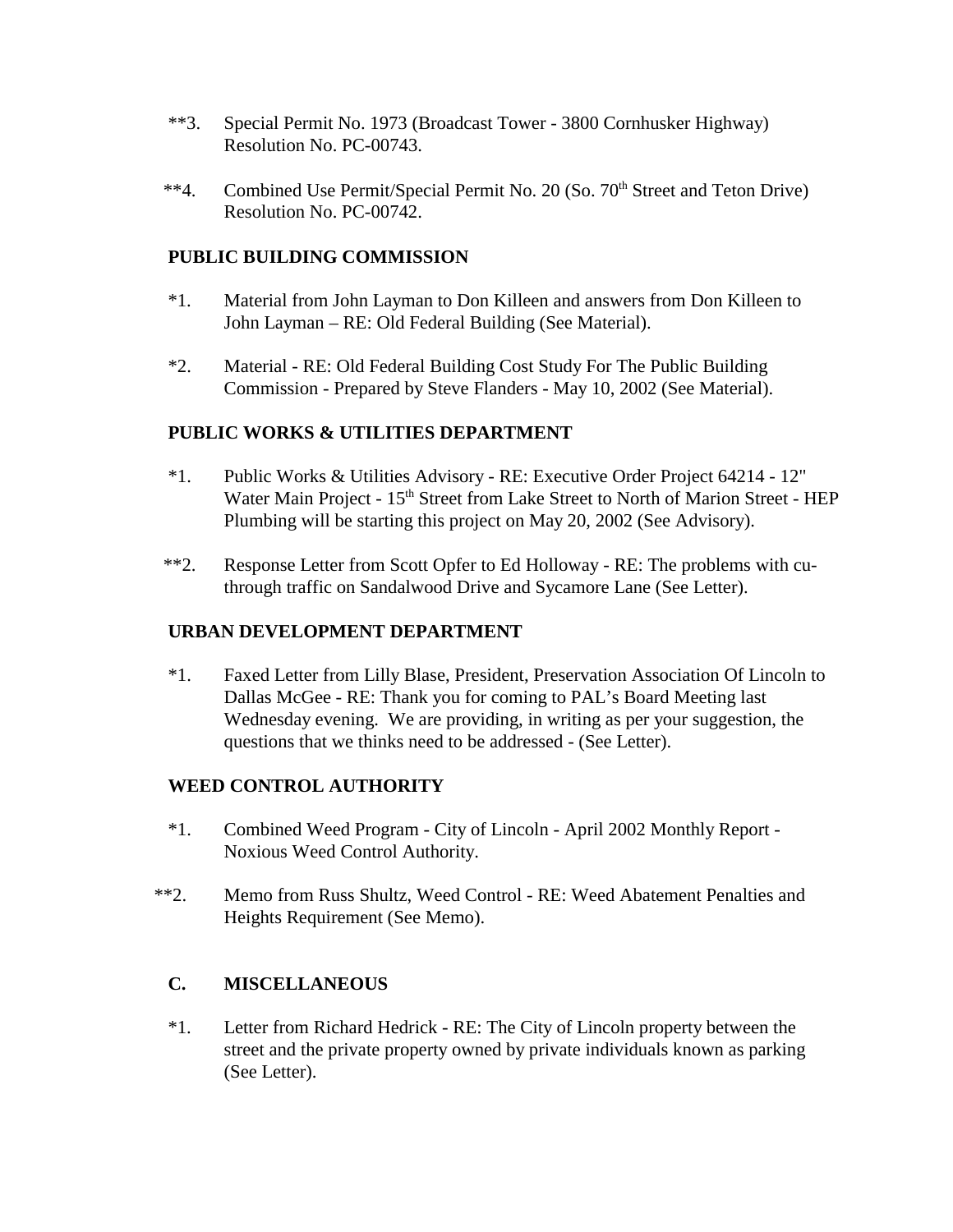- \*2. E-Mail from Lois Poppe RE: Arnold Heights Library (See E-Mail).
- \*3. E-Mail from Donna Brophy RE: Body Piercing/Tattooing Ordinance (See E-Mail).
- \*4. E-Mail from Donald L. Deal RE: Body Piercing/Tattooing Ordinance (See E-Mail).
- \*5. E-Mail from Carrie C. Harris RE: Body Piercing/Tattooing Ordinance (See E-Mail).
- \*6. E-Mail RE: Jerry Shoecraft's Appointment to the LES Board (See E-Mail).
- \*7. Letter from Edmund Sheridan, President, Lincoln Police Union RE: The Lincoln Police Union voted by an overwhelming majority to adhere to the current contract as signed by the City and the Union (See Letter).
- \*8. Material from Kierstin M. Reed, The Arc of Lincoln/Lancaster County Individual & Family Support Services Coordinator, Staff Advisor for People First of Lincoln – RE: Individuals with developmental disabilities living in Lincoln have increasingly become concerned about the lack of access to the community in which they live (See Material).
- \*9. E-Mail from David W. Hundley RE: S. 32nd Street Proposal Westside Parking (See E-Mail).
- \*10. Letter from Gene Brake, Lincoln Chamber of Commerce, 2002 Chairman RE: The Lincoln Chamber of Commerce Board of Directors desire to inform you of their recent action in support of the Old Federal Building Redevelopment Project that is currently before you for consideration (See Letter).
- \*11. MEDIA RELEASE from Lori Seibel, Executive Director, Community Health Endowment - RE: Release of Annual Report to the Community (See Release).
- \*12. Letter with Signatures RE: The undersigned residents have read and agreed to the following solutions to the parking issue along  $S$ .  $32<sup>nd</sup>$  Street: (See Letter).
- \*\*13. Letter from Frank Hilsabeck, Co-Chairman, Lincoln Partnership for Economic Development - RE: That the Council members would like to have a response regarding their inquiry into attending LPED Investor's and Steering Committee (Board of Directors') meetings **(Also noted for discussion on "Noon" Agenda )**  (See Letter).